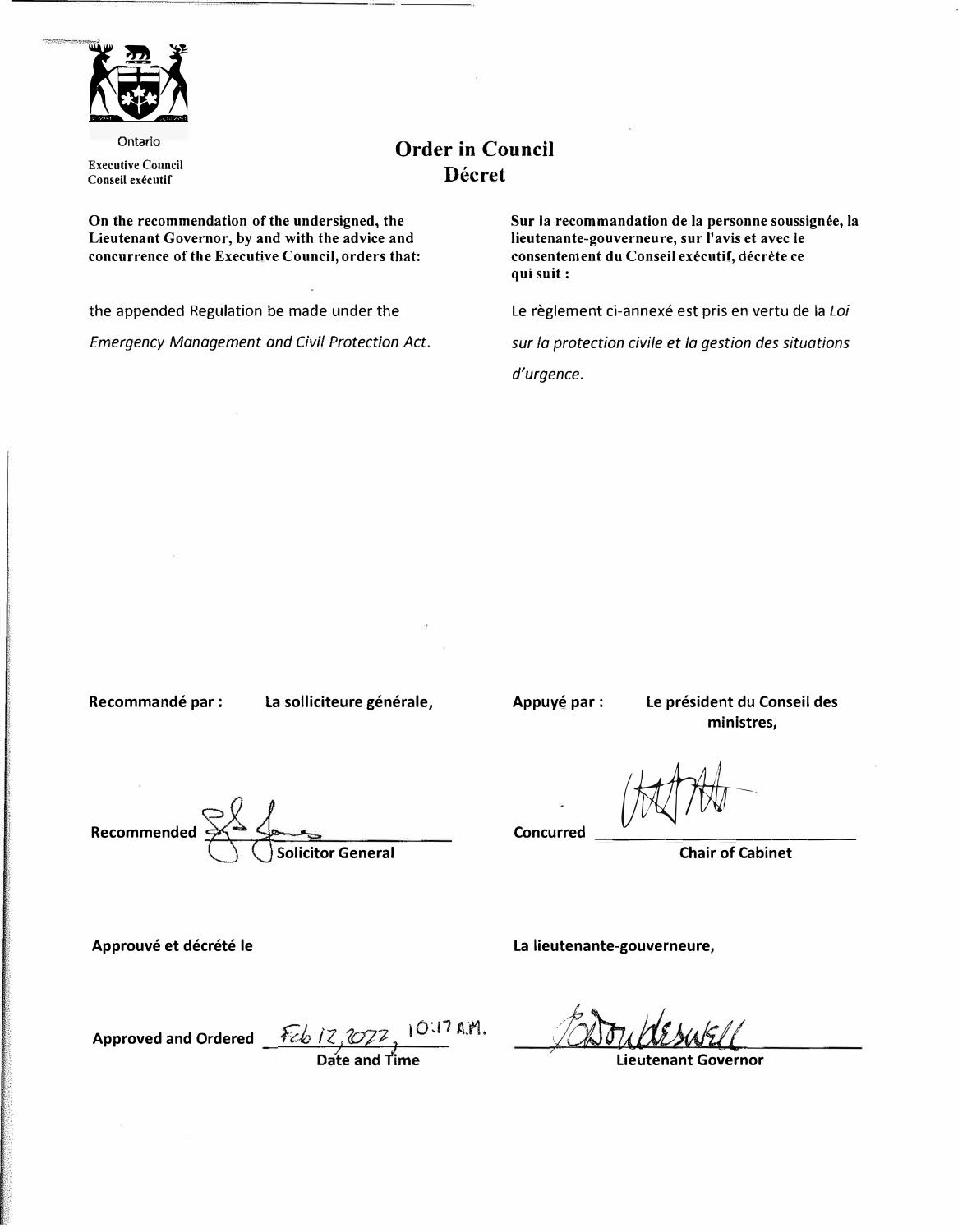Filed with the Registrar of Regulations Déposé auprès du registrateur des règlements

FEB 12 2022

Number (O. Reg.) Numéro (Règl. de l'Ont.)

71/22

**[Bilingual]**

 **CONFIDENTIAL REG2022.0156.e**

Until made **9**

## **ONTARIO REGULATION**

made under the

# **EMERGENCY MANAGEMENT AND CIVIL PROTECTION ACT CRITICAL INFRASTRUCTURE AND HIGHWAYS**

**1.** The terms of this Order are set out in Schedule 1.

## SCHEDULE 1 CRITICAL INFRASTRUCTURE AND HIGHWAYS

## **Interpretation**

**1.** In this Order,

"critical infrastructure" means,

- (a) 400-series highways,
- (b) airports,
- (c) canals,
- (d) hospitals,
- (e) infrastructure for the supply of utilities such as water, gas, sanitation and telecommunications,
- (f) international and interprovincial bridges and crossings,
- (g) locations where COVID-19 vaccines are administered,
- (h) ports,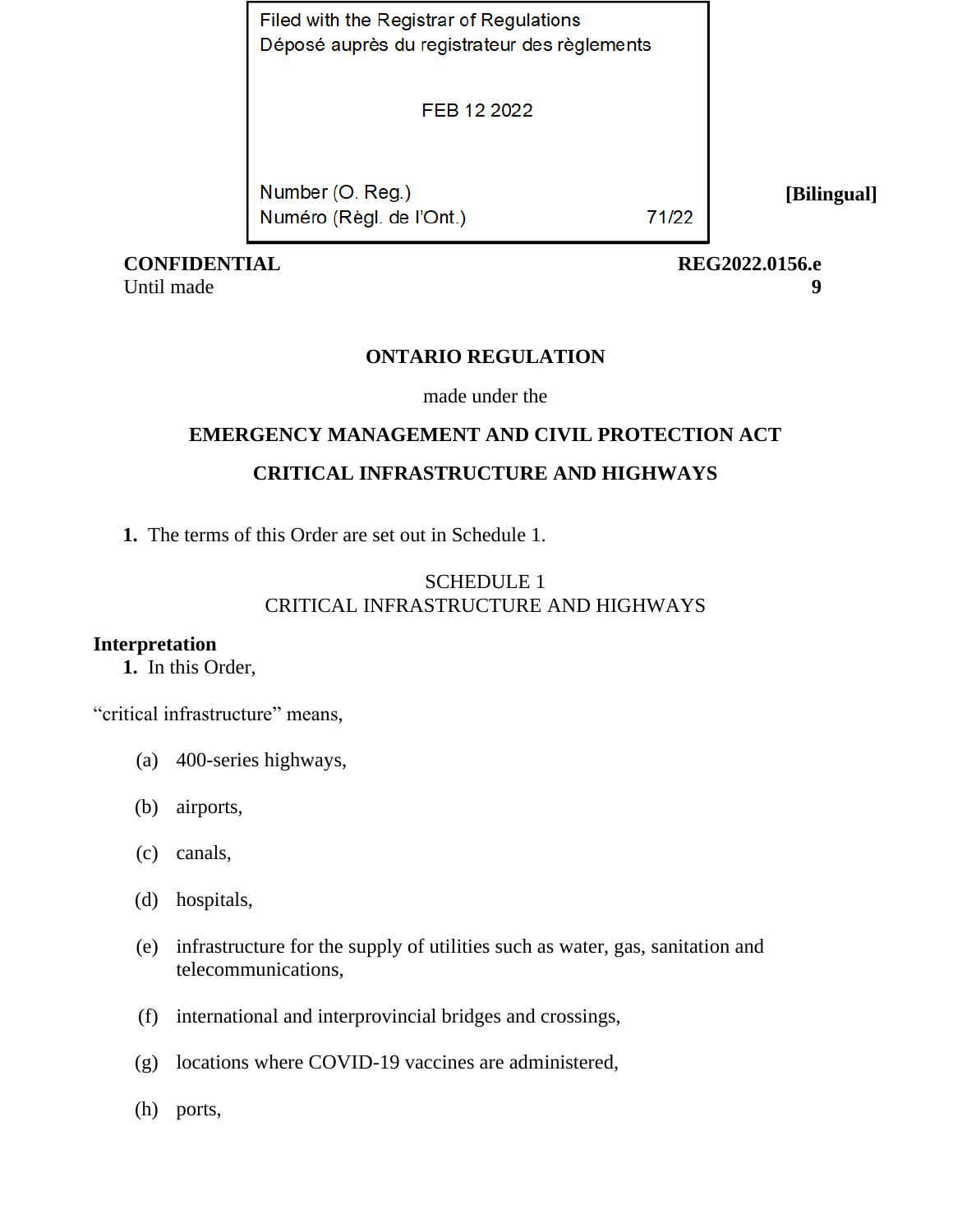- (i) power generation and transmission facilities, and
- (j) railways; ("infrastructures essentielles")

"provincial offences officer" has the same meaning as in subsection 1 (1) of the *Provincial Offences Act.* ("agent des infractions provinciales")

## **Impeding access or egress re critical infrastructure**

**2.** (1) No person, whether acting individually or in cooperation with others, and whether through the use of a motor vehicle or by any other means, shall,

- (a) impede access to or egress from, or the ordinary use of, critical infrastructure; or
- (b) directly or indirectly cause such access, egress or ordinary use to be impeded.

(2) No person shall provide assistance to an individual to knowingly aid the individual to do anything prohibited by subsection (1), including by providing supplies, fuel or other materials.

## **Impeding access or egress re highways**

**3.** (1) No person shall impede access to or egress from, or the ordinary use of, any highway, walkway or bridge where such impediment has the effect of,

- (a) preventing the delivery of essential goods or services;
- (b) severely disrupting ordinary economic activity; or
- (c) causing a serious interference with the safety, health or well-being of members of the public.

(2) For greater certainty, subsection (1) does not prohibit an impediment that is trivial, transient, or minor in nature or where users of the highway, walkway or bridge can easily avoid the impediment.

- (3) In this section,
- "highway" means a highway as defined in the *Highway Traffic Act*, other than a 400-series highway.

## **Order**

**4.** (1) A police officer or other provincial offences officer who has reasonable grounds to believe that one or more individuals are in contravention of section 2 or 3 may,

(a) order the individual to cease contravening the section;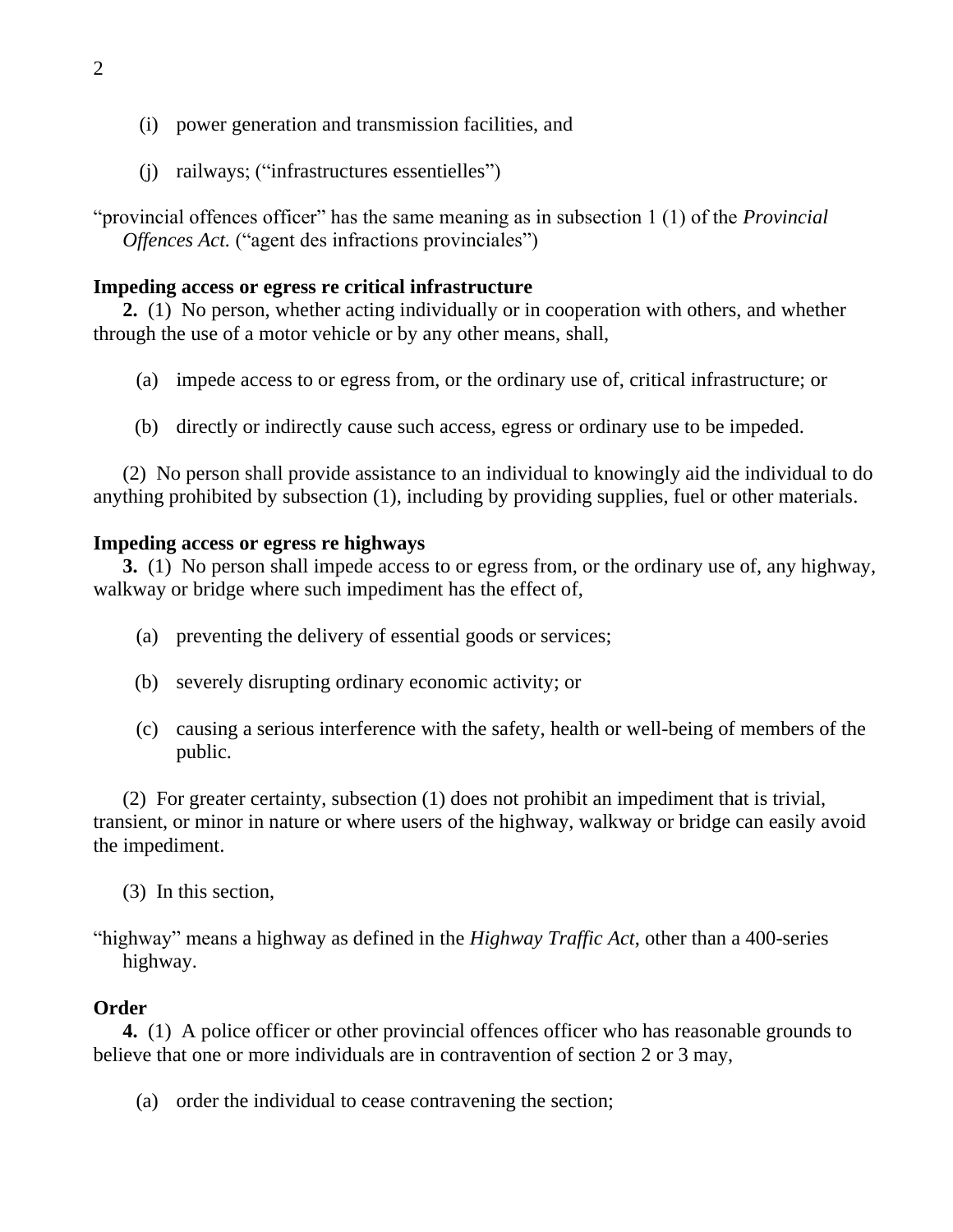- (b) where there is more than one individual, order the individuals to disperse; and
- (c) order the individual to remove any object that the individual used in the contravention, whether the object was used in the contravention before or after this Order takes effect.

(2) Every individual to whom an order is issued under subsection (1) shall promptly comply with it.

(3) If an individual fails to promptly remove an object after being ordered to do so under clause (1) (c), then a police officer or other provincial offences officer may remove the object.

## **Order re removal of vehicle**

**5.** (1) Where a vehicle owned or operated by an owner or operator is used in the contravention of section 2 or 3, the Registrar, a police officer or other provincial offences officer may order the owner or operator to remove the vehicle.

(2) Notice of an order made under subsection (1) may be given by any means that the person giving notice believes may be reasonable to bring the order to the attention of the owner or operator.

(3) An owner or operator who receives notice of an order made under subsection (1) shall promptly cause the vehicle to be removed.

(4) If an owner or operator fails to comply with subsection (3), a police officer or other provincial offences officer may cause the vehicle to be removed.

(5) For the purposes of this section,

"operator" means,

- (a) an operator as defined in subsection 16 (1) of the *Highway Traffic Act*, or
- (b) in the absence of evidence to the contrary, where there is no CVOR certificate, national safety code number under the *Motor Vehicle Transport Act* (Canada), or lease applicable to the vehicle, the holder of the plate portion of the permit for the vehicle; ("utilisateur")

"owner" includes,

- (a) the holder of a permit as defined in section 6 of the *Highway Traffic Act*, and
- (b) the holder of the permit corresponding to the number plate issued under section 7 of the *Highway Traffic Act* that is displayed on the vehicle. ("propriétaire")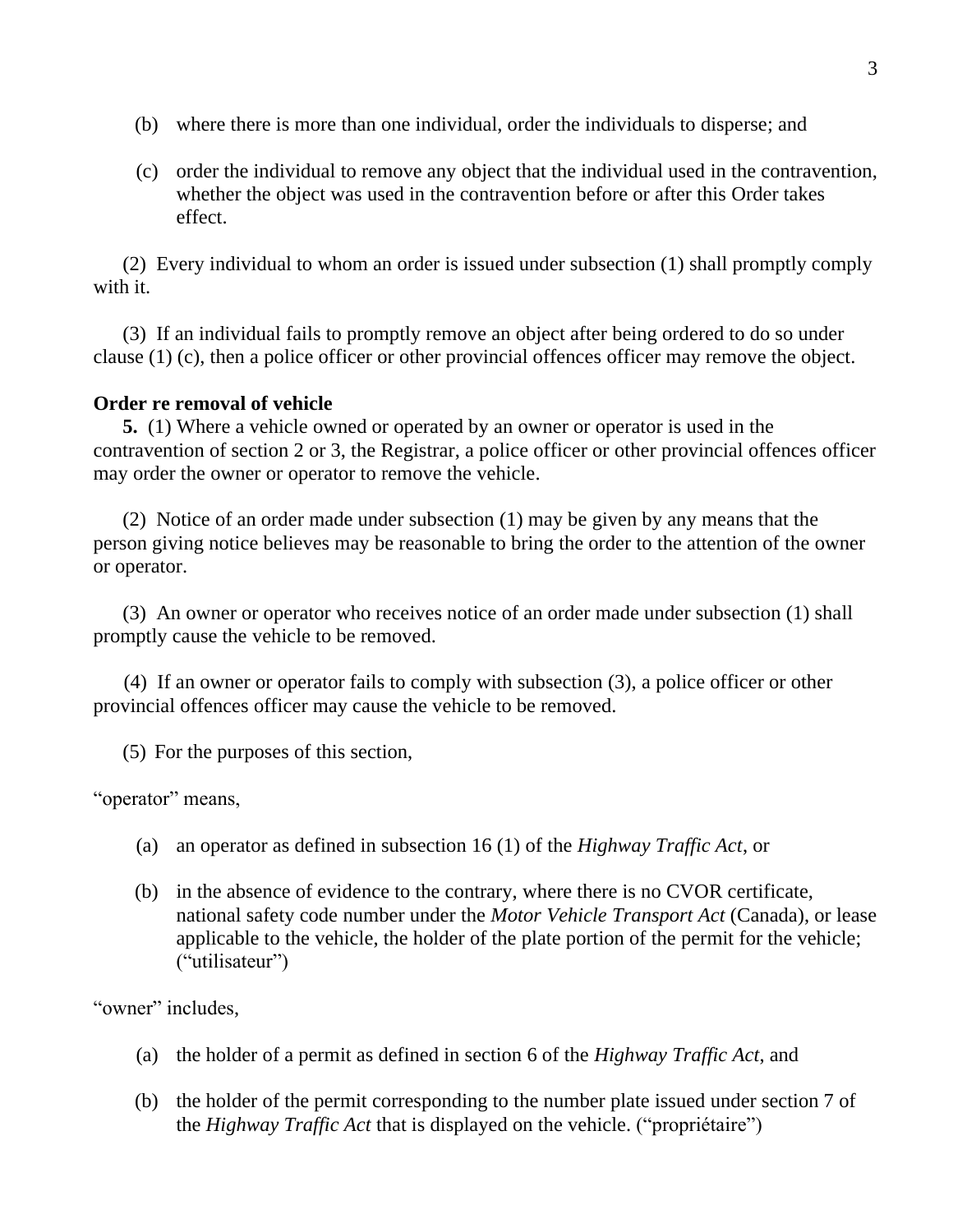## **Permits, licences and certificates under the** *Highway Traffic Act*

**6.** (1) Despite anything in the *Highway Traffic Act*, where the Registrar or Deputy Registrar believes on reasonable grounds that,

- (a) the holder of a driver's licence, motor vehicle permit or CVOR certificate has contravened section 2 or 3 or has failed to comply with subsection 4 (2) or 5 (3); or
- (b) the holder of a CVOR certificate was the operator of a motor vehicle that was used in or during a contravention of section 2 or 3,

the Registrar or Deputy Registrar may, by order, suspend or cancel the driver's licence, plate portion of the permit or CVOR certificate.

(2) A person has no right to be heard before the Registrar or Deputy Registrar makes an order under subsection (1).

(3) The Registrar or Deputy Registrar may give or provide notice of an order made under subsection (1) by any means that the Registrar or Deputy Registrar believes may be reasonable to bring the order to the attention of the person affected.

(4) An order made under subsection (1) takes effect on the date and at the time set out in the order, whether or not the person affected has received notice of the order.

(5) If the permit for a motor vehicle has been suspended or cancelled by an order made under subsection (1), a police officer or other provincial offences officer may seize any number plates displayed on a motor vehicle, including any number plates issued by another jurisdiction.

(6) In this section,

"CVOR certificate" has the same meaning as in section 1 of the *Highway Traffic Act*; ("certificat d'immatriculation UVU")

"driver's licence" has the same meaning as in section 1 of the *Highway Traffic Act*, and includes a driver's licence issued by another jurisdiction; ("permis de conduire")

"operator" has the same meaning as in subsection 16 (1) of the *Highway Traffic Act*; ("utilisateur")

"permit" has the same meaning as in section 6 of the *Highway Traffic Act*, and includes a permit issued by another jurisdiction; ("certificat d'immatriculation")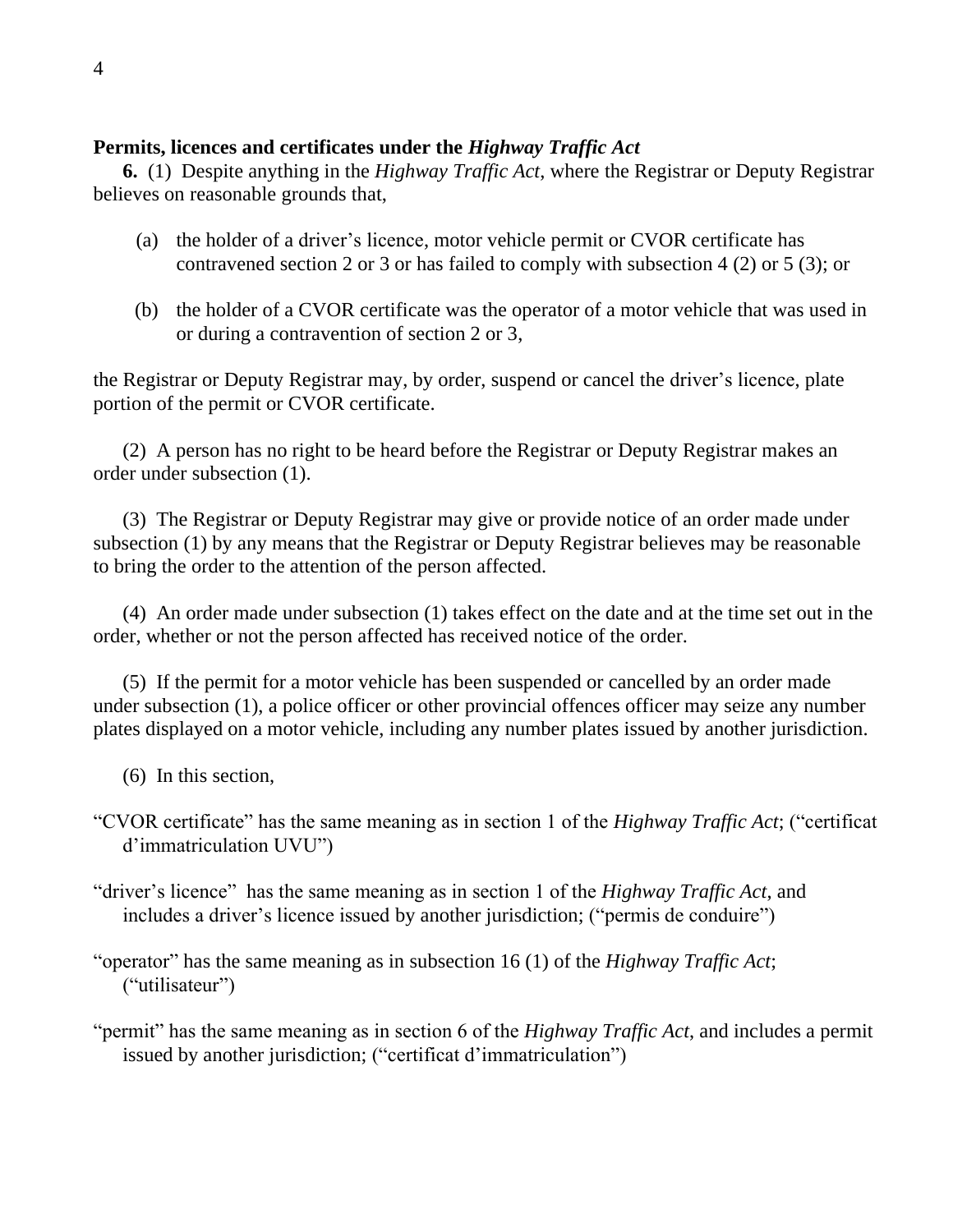"Registrar" and "Deputy Registrar" mean the Registrar of Motor Vehicles and any Deputy Registrar of Motor Vehicles appointed under the *Highway Traffic Act*. ("registrateur", "registrateur adjoint")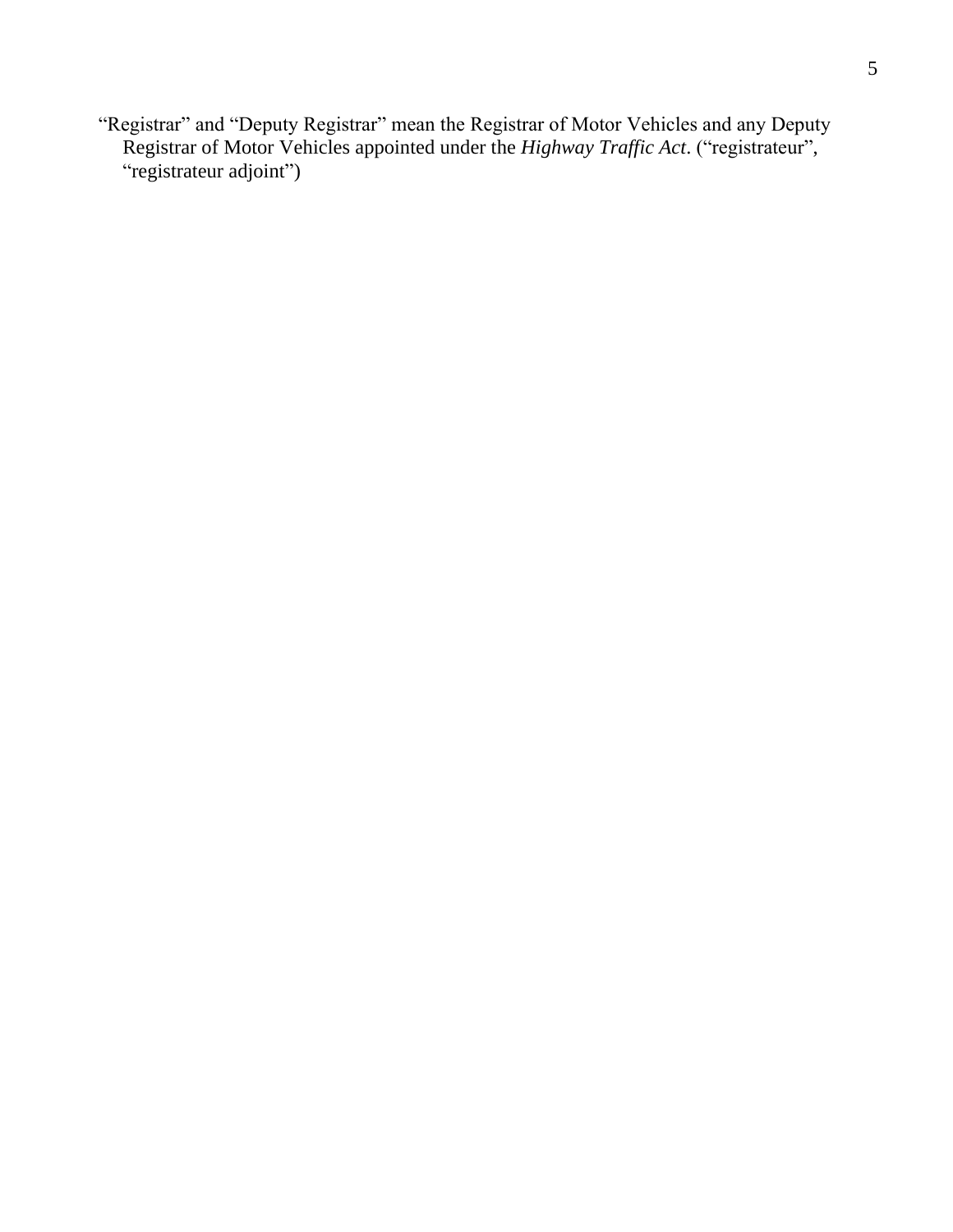jusqu'à la prise du décret 9

**CONFIDENTIEL** Reg2022.0156.f09.EDI

## **RÈGLEMENT DE L'ONTARIO**

pris en vertu de la

## **LOI SUR LA PROTECTION CIVILE ET LA GESTION DES SITUATIONS D'URGENCE**

## **INFRASTRUCTURES ESSENTIELLES ET VOIES PUBLIQUES**

**1.** Les termes du présent décret sont énoncés à l'annexe 1.

## ANNEXE 1 INFRASTRUCTURES ESSENTIELLES ET VOIES PUBLIQUES

## **Définitions**

**1.** Les définitions qui suivent s'appliquent au présent décret.

«agent des infractions provinciales» S'entend au sens du paragraphe 1 (1) de la *Loi sur les infractions provinciales*. («provincial offences officer»)

«infrastructures essentielles» S'entend de ce qui suit :

- a) les autoroutes de la série 400;
- b) les aéroports;
- c) les canaux;
- d) les hôpitaux;
- e) les infrastructures servant à la fourniture de services publics tels que l'eau, le gaz, l'assainissement et les télécommunications;
- f) les ponts et ouvrages de franchissement internationaux et interprovinciaux;
- g) les endroits où sont administrés les vaccins contre la COVID-19;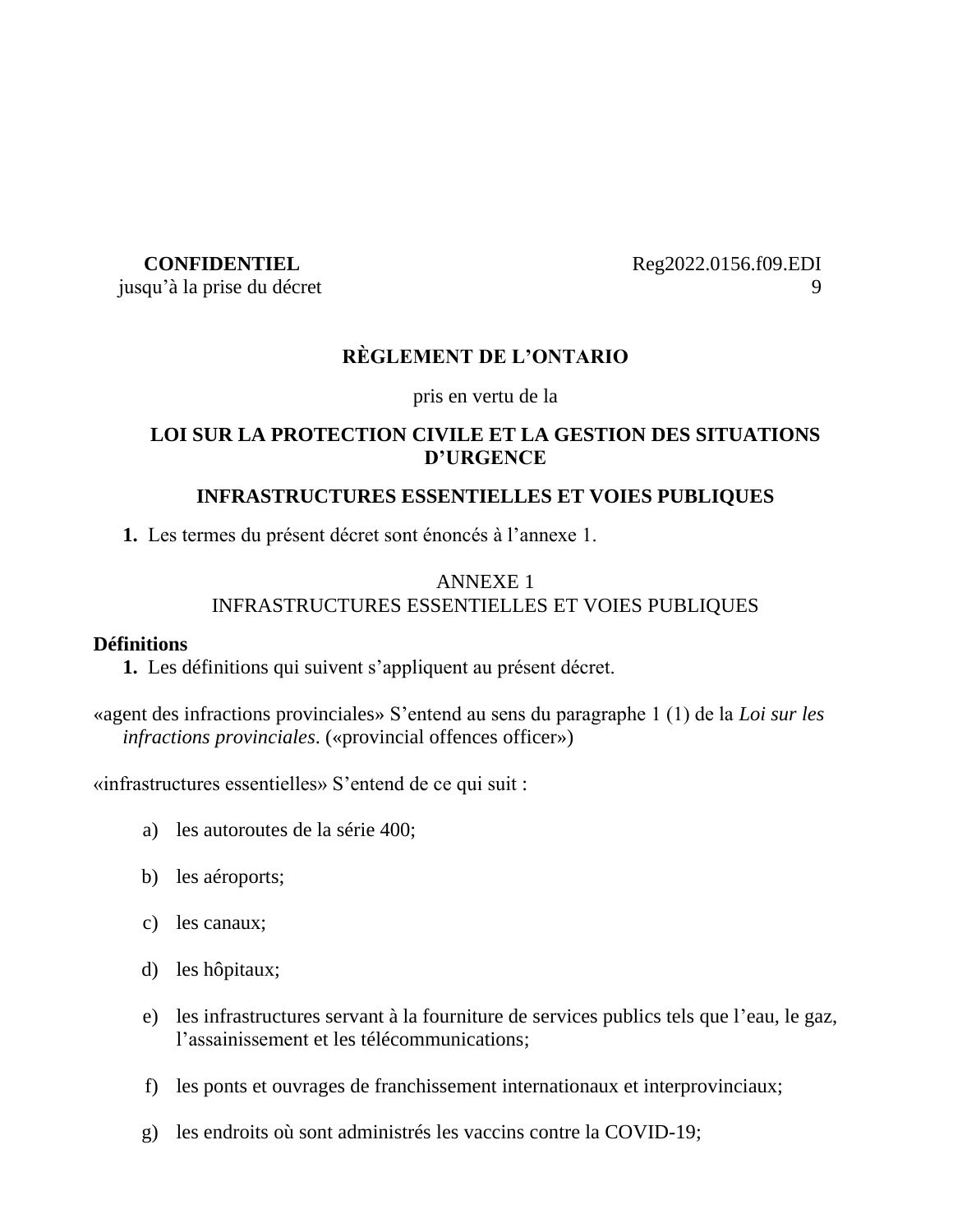- h) les ports;
- i) les installations de production et de transmission d'énergie;
- j) les voies ferrées. («critical infrastructure»)

#### **Entrave à l'accès ou à la sortie en ce qui concerne les infrastructures essentielles**

**2.** (1) Nul ne doit, qu'il agisse seul ou de concert avec d'autres et en utilisant un véhicule automobile ou par tout autre moyen, faire ce qui suit :

- a) entraver l'accès aux infrastructures essentielles ou la sortie de celles-ci, ou l'utilisation ordinaire de celles-ci;
- b) faire en sorte, directement ou indirectement, que soit entravé cet accès, cette sortie ou cette utilisation ordinaire.

(2) Nul ne doit fournir de l'aide à un particulier pour l'aider sciemment à faire une chose interdite par le paragraphe (1), notamment en lui fournissant des fournitures, du carburant ou d'autres choses.

#### **Entrave à l'accès ou à la sortie en ce qui concerne les voies publiques**

**3.** (1) Nul ne doit entraver l'accès à une voie publique, une voie pour piétons ou un pont, ou la sortie d'une voie publique, d'une voie pour piétons ou d'un pont lorsque cette entrave a pour effet, selon le cas :

- a) d'empêcher la livraison de biens et services essentiels;
- b) de perturber gravement l'activité économique ordinaire;
- c) de porter une atteinte grave à la sécurité, la santé ou le bien-être des membres du public.

(2) Il est entendu que le paragraphe (1) n'interdit pas une entrave qui est de nature insignifiante, transitoire ou mineure ou lorsque les usagers de la voie publique, de la voie pour piétons ou du pont peuvent facilement l'éviter.

(3) La définition qui suit s'applique au présent article.

«voie publique» S'entend au sens de la définition donnée à ce terme dans le *Code de la route*, à l'exclusion d'une autoroute de la série 400.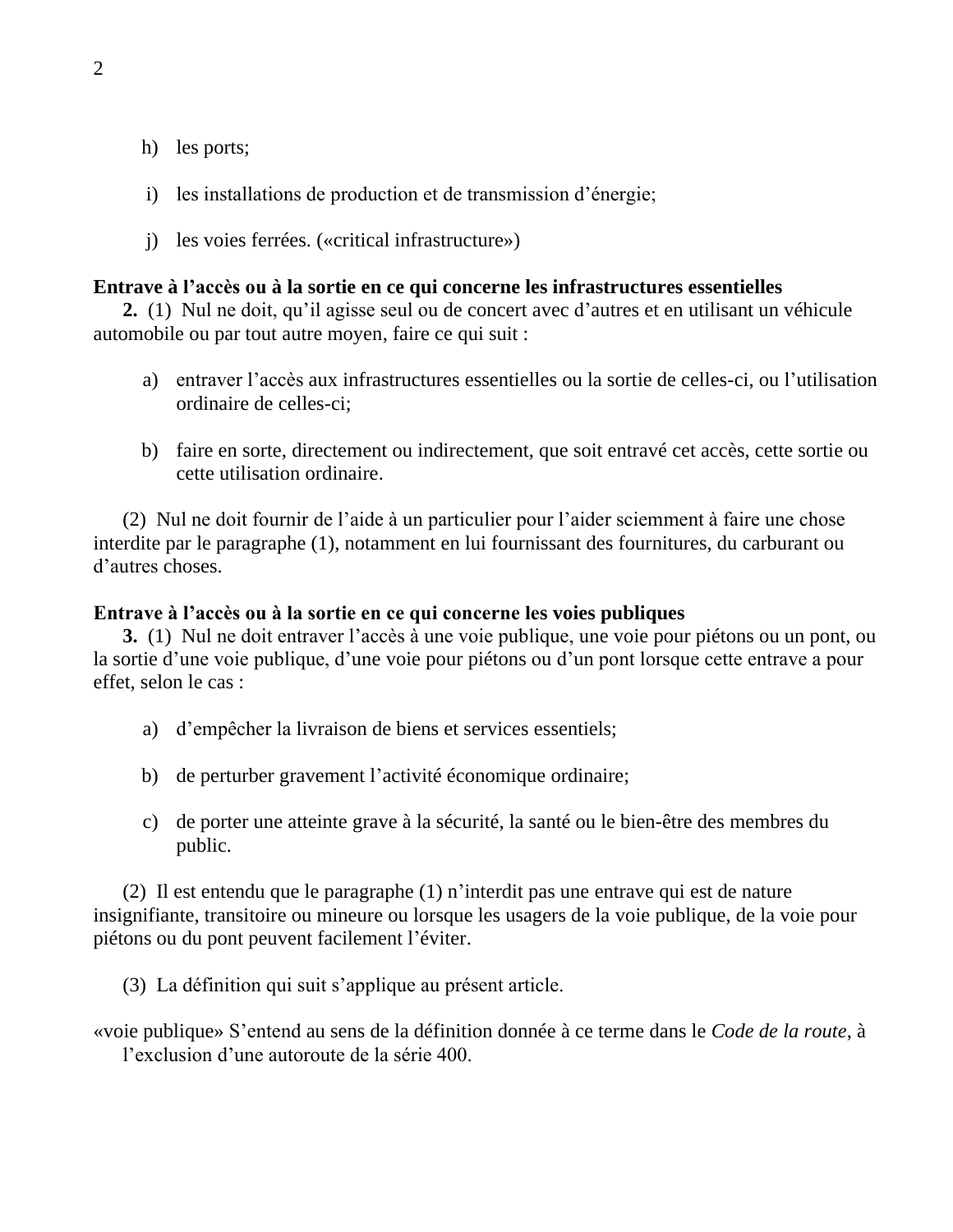#### 3

#### **Ordre**

**4.** (1) Tout agent de police ou autre agent des infractions provinciales qui a des motifs raisonnables de croire qu'un ou plusieurs particuliers contreviennent à l'article 2 ou 3 peut faire ce qui suit :

- a) ordonner au particulier de cesser d'y contrevenir;
- b) lorsqu'il y a plus d'un particulier, leur ordonner de se disperser;
- c) ordonner au particulier de retirer tout objet qu'il a utilisé dans le cadre de la contravention, que l'objet ait été utilisé pour commettre la contravention avant ou après l'entrée en vigueur du présent décret.

(2) Tout particulier à qui un ordre est donné en vertu du paragraphe (1) doit s'y conformer promptement.

(3) Si un particulier ne retire pas promptement un objet après en avoir reçu l'ordre en vertu de l'alinéa (1) c), un agent de police ou un autre agent des infractions provinciales peut retirer l'objet.

#### **Ordre concernant l'enlèvement d'un véhicule**

**5.** (1) Le registrateur, un agent de police ou un autre agent des infractions provinciales peut ordonner au propriétaire ou à l'utilisateur d'un véhicule qui est utilisé en contravention à l'article 2 ou 3 de l'enlever.

(2) L'avis d'un ordre donné en vertu du paragraphe (1) peut être donné par tout moyen que la personne qui donne l'avis estime raisonnable pour porter l'ordre à l'attention du propriétaire ou de l'utilisateur.

(3) Le propriétaire ou l'utilisateur qui reçoit l'avis d'un ordre donné en vertu du paragraphe (1) doit promptement faire enlever le véhicule.

(4) Si le propriétaire ou l'utilisateur ne se conforme pas au paragraphe (3), un agent de police ou un autre agent des infractions provinciales peut faire enlever le véhicule.

(5) Les définitions qui suivent s'appliquent au présent article.

«propriétaire» S'entend en outre des personnes suivantes :

a) le titulaire d'un certificat d'immatriculation au sens de la définition donnée à ce terme à l'article 6 du *Code de la route*;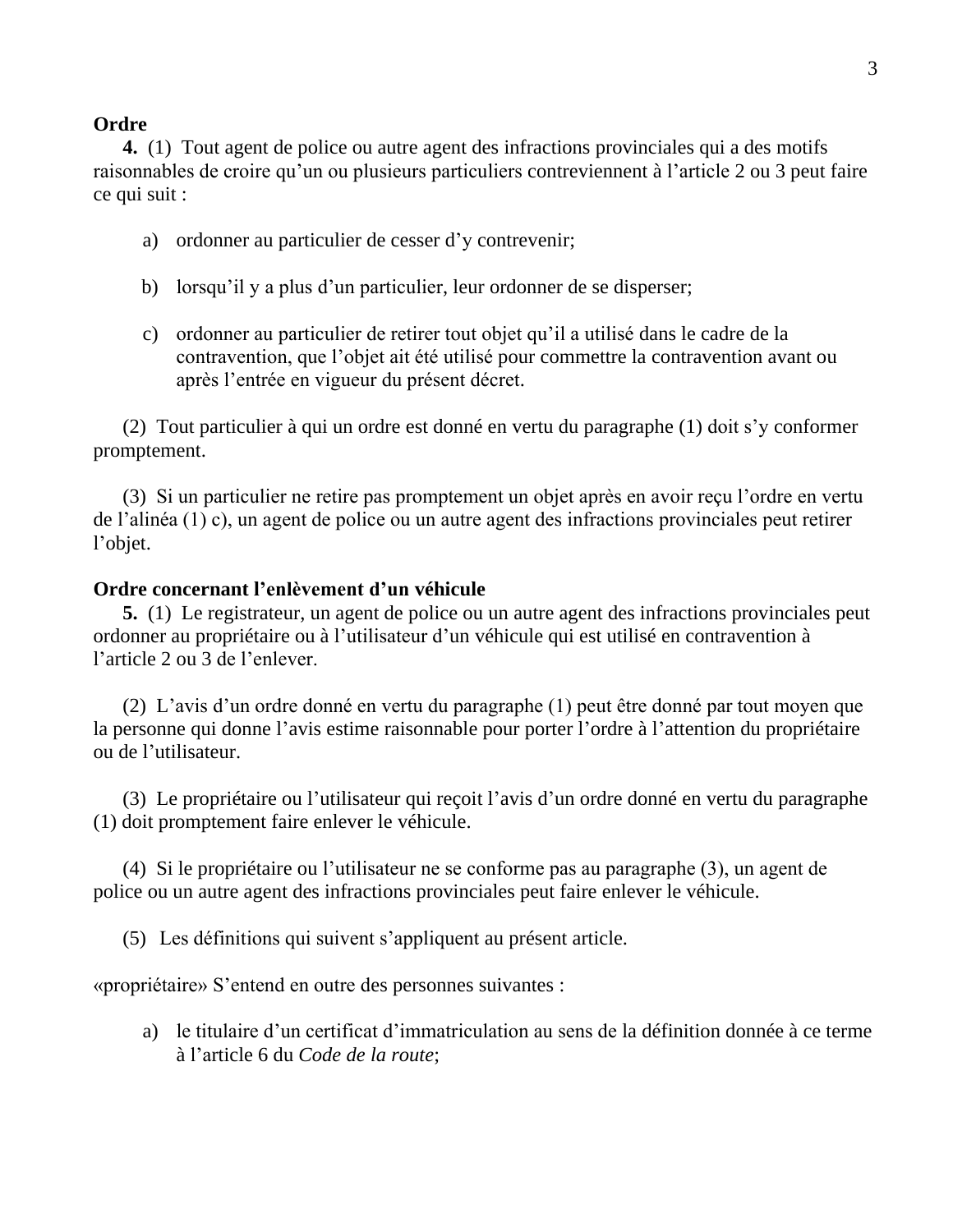b) le titulaire du certificat d'immatriculation correspondant à la plaque d'immatriculation délivrée en application de l'article 7 du *Code de la route* qui est apposée sur le véhicule. («owner»)

«utilisateur» S'entend de l'une ou l'autre des personnes suivantes :

- a) un utilisateur au sens de la définition donnée à ce terme au paragraphe 16 (1) du *Code de la route*;
- b) en l'absence de preuve contraire, s'il n'existe ni certificat d'immatriculation UVU, ni numéro de Code canadien de sécurité attribué en vertu de la *Loi sur les transports routiers* (Canada), ni contrat de location concernant le véhicule, le titulaire de la partie plaque du certificat d'immatriculation du véhicule. («operator»)

## **Certificats d'immatriculation et permis visés par le** *Code de la route*

**6.** (1) Malgré les dispositions du *Code de la route*, le registrateur ou le registrateur adjoint peut, par ordonnance, suspendre ou annuler un permis de conduire, la partie plaque d'un certificat d'immatriculation de véhicule automobile ou un certificat d'immatriculation UVU s'il a des motifs raisonnables de croire que, selon le cas :

- a) le titulaire du permis de conduire, du certificat d'immatriculation, ou du certificat d'immatriculation UVU a contrevenu à l'article 2 ou 3 ou ne s'est pas conformé au paragraphe  $4(2)$  ou  $5(3)$ ;
- b) le titulaire du certificat d'immatriculation UVU était l'utilisateur d'un véhicule automobile qui a été utilisé dans le cadre d'une contravention à l'article 2 ou 3.

(2) Une personne n'a aucun droit à être entendue avant que le registrateur ou le registrateur adjoint ne rende une ordonnance en vertu du paragraphe (1).

(3) Le registrateur ou le registrateur adjoint peut donner ou fournir un avis de l'ordonnance rendue en vertu du paragraphe (1) par tout moyen qu'il estime raisonnable pour porter l'ordonnance à l'attention de la personne concernée.

(4) L'ordonnance rendue en vertu du paragraphe (1) prend effet à la date et à l'heure qui y sont indiquées, que la personne concernée ait reçu ou non un avis de l'ordonnance.

(5) Si le certificat d'immatriculation pour un véhicule automobile a été suspendu ou annulé par une ordonnance rendue en vertu du paragraphe (1), un agent de police ou un autre agent des infractions provinciales peut saisir toutes les plaques d'immatriculation apposées sur le véhicule automobile, y compris les plaques d'immatriculation délivrées par une autre autorité compétente.

(6) Les définitions qui suivent s'appliquent au présent article.